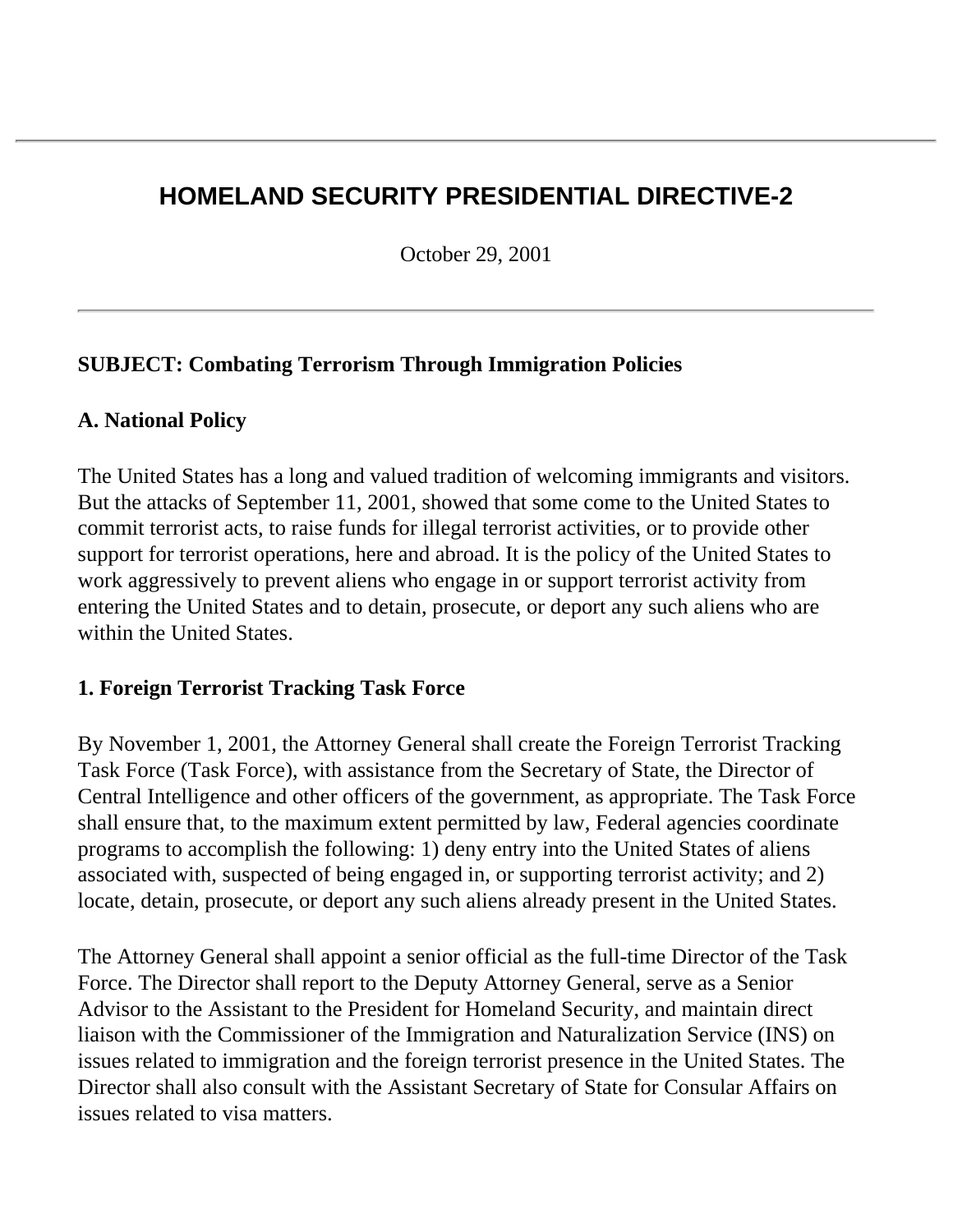The Task Force shall be staffed by expert personnel from the Department of State, the INS, the Federal Bureau of Investiga-tion, the Secret Service, the Customs Service, the Intelligence Community, military support components, and other Federal agencies as appropriate to accomplish the Task Force's mission.

The Attorney General and the Director of Central Intelligence shall ensure, to the maximum extent permitted by law, that the Task Force has access to all available information necessary to perform its mission, and they shall request information from State and local governments, where appropriate.

With the concurrence of the Attorney General and the Director of Central Intelligence, foreign liaison officers from cooperating countries shall be invited to serve as liaisons to the Task Force, where appropriate, to expedite investigation and data sharing.

Other Federal entities, such as the Migrant Smuggling and Trafficking in Persons Coordination Center and the Foreign Leads Development Activity, shall provide the Task Force with any relevant information they possess concerning aliens suspected of engaging in or supporting terrorist activity.

# **2. Enhanced INS and Customs Enforcement Capability**

The Attorney General and the Secretary of the Treasury, assisted by the Director of Central Intelligence, shall immediately develop and implement multi-year plans to enhance the investigative and intelligence analysis capabilities of the INS and the Customs Service. The goal of this enhancement is to increase significantly efforts to identify, locate, detain, prosecute or deport aliens associated with, suspected of being engaged in, or supporting terrorist activity within the United States.

The new multi-year plans should significantly increase the number of Customs and INS special agents assigned to Joint Terrorism Task Forces, as deemed appropriate by the Attorney General and the Secretary of the Treasury. These officers shall constitute new positions over and above the existing on-duty special agent forces of the two agencies.

# **3. Abuse of International Student Status**

The United States benefits greatly from international students who study in our country. The United States Government shall continue to foster and support international students.

The Government shall implement measures to end the abuse of student visas and prohibit certain international students from receiving education and training in sensitive areas, including areas of study with direct application to the development and use of weapons of mass destruction. The Government shall also prohibit the education and training of foreign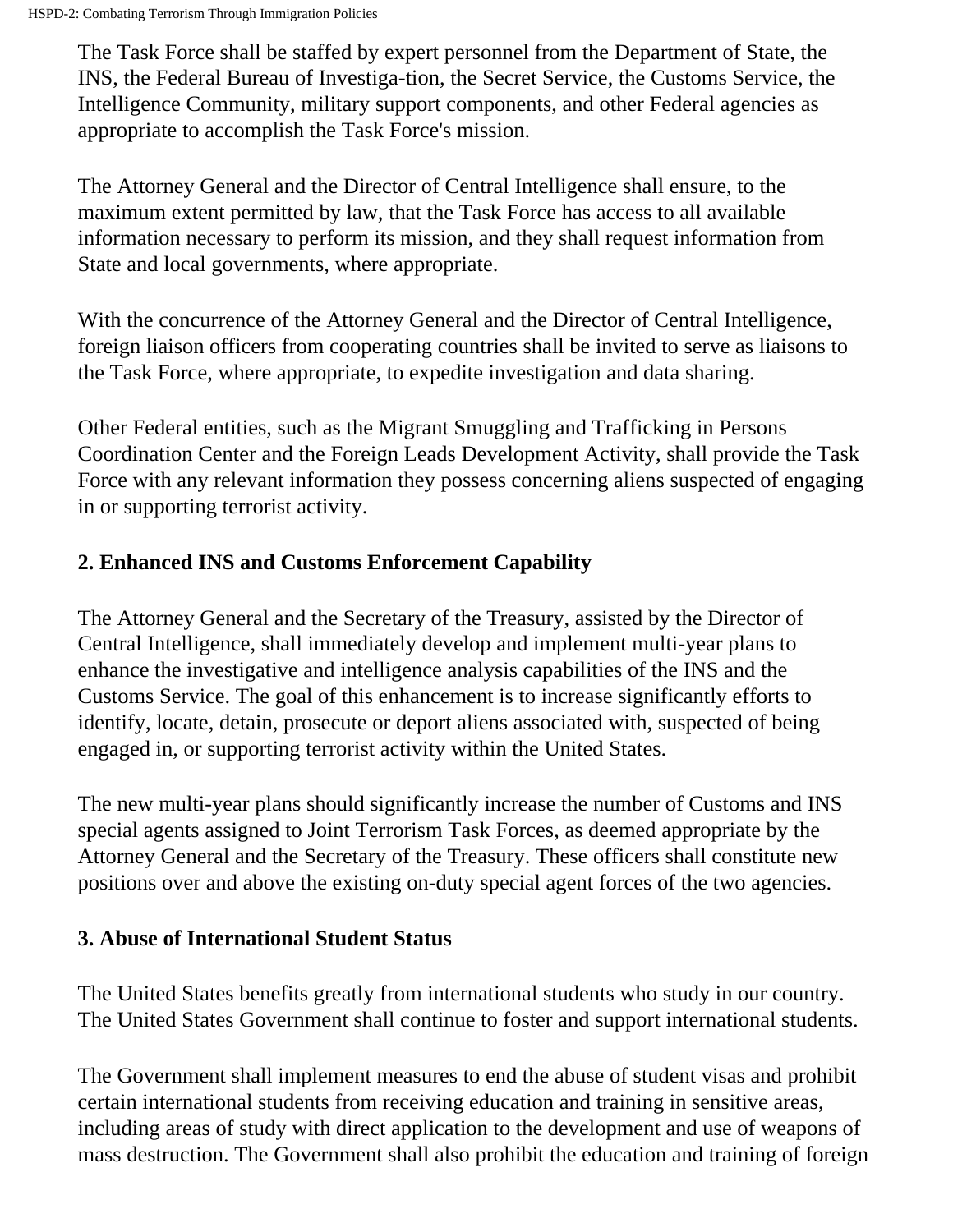HSPD-2: Combating Terrorism Through Immigration Policies

nationals who would use such training to harm the United States or its Allies.

The Secretary of State and the Attorney General, working in conjunction with the Secretary of Education, the Director of the Office of Science and Technology Policy, the Secretary of Defense, the Secretary of Energy, and any other departments or entities they deem necessary, shall develop a program to accomplish this goal. The program shall identify sensitive courses of study, and shall include measures whereby the Depart-ment of State, the Department of Justice, and United States academic institutions, working together, can identify problematic applicants for student visas and deny their applications. The program shall provide for tracking the status of a foreign student who receives a visa (to include the proposed major course of study, the status of the individual as a full-time student, the classes in which the student enrolls, and the source of the funds supporting the student's education).

The program shall develop guidelines that may include control mechanisms, such as limited duration student immigration status, and may implement strict criteria for renewing such student immigration status. The program shall include guidelines for exempting students from countries or groups of countries from this set of requirements.

In developing this new program of control, the Secretary of State, the Attorney General, and the Secretary of Education shall consult with the academic community and other interested parties. This new program shall be presented through the Homeland Security Council to the President within 60 days.

The INS, in consultation with the Department of Education, shall conduct periodic reviews of all institutions certified to receive nonimmigrant students and exchange visitor program students. These reviews shall include checks for compliance with record keeping and reporting requirements. Failure of institutions to comply may result in the termination of the institution's approval to receive such students.

# **4. North American Complementary Immigration Policies**

The Secretary of State, in coordination with the Secretary of the Treasury and the Attorney General, shall promptly initiate negotiations with Canada and Mexico to assure maximum possible compatibility of immigration, customs, and visa policies. The goal of the negotiations shall be to provide all involved countries the highest possible level of assurance that only individuals seeking entry for legitimate purposes enter any of the countries, while at the same time minimizing border restrictions that hinder legitimate trans-border commerce.

As part of this effort, the Secretaries of State and the Treasury and the Attorney General shall seek to substantially increase sharing of immigration and customs information. They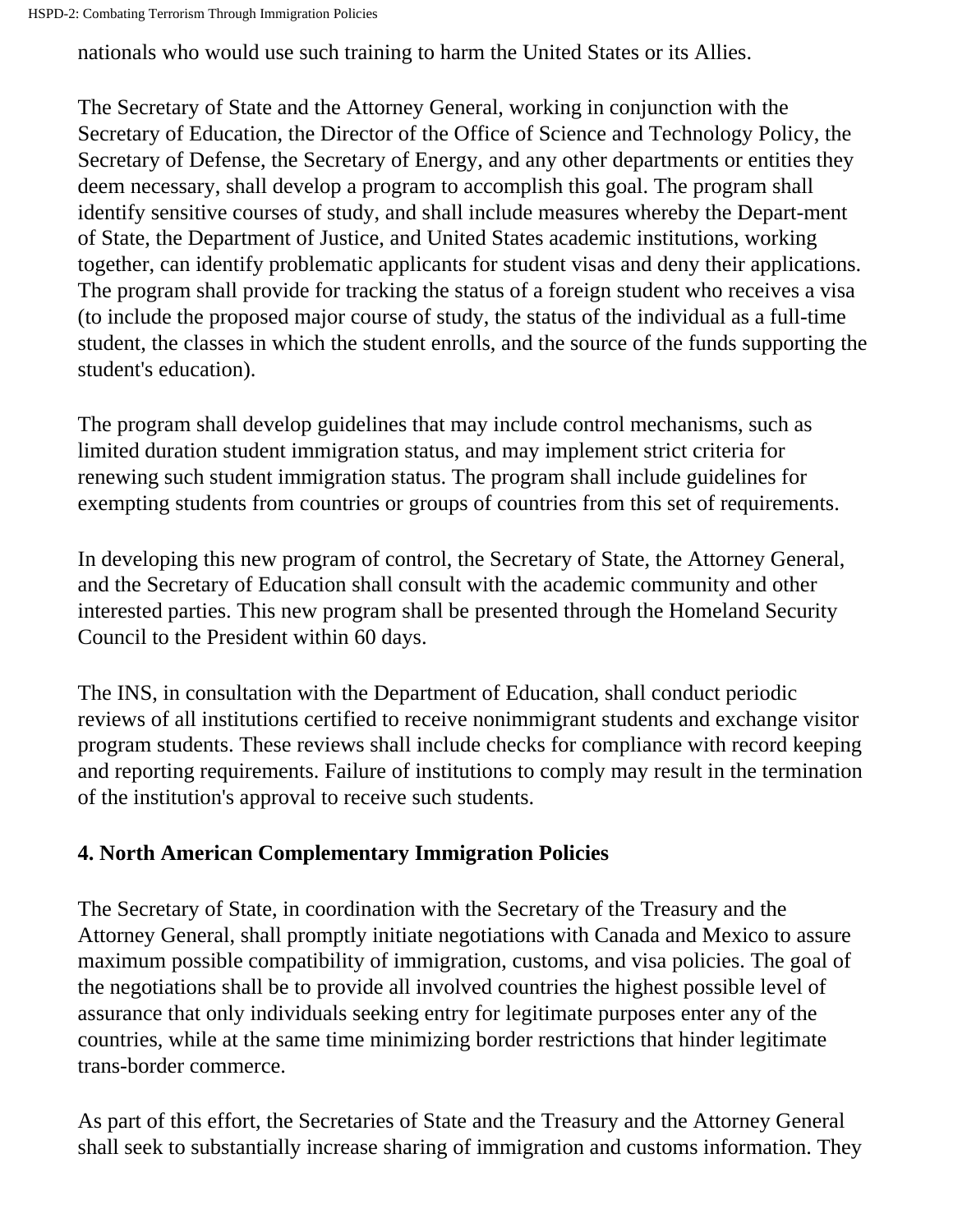shall also seek to establish a shared immigration and customs control data-base with both countries. The Secretary of State, the Secretary of the Treasury, and the Attorney General shall explore existing mechanisms to accomplish this goal and, to the maximum extent possible, develop new methods to achieve optimal effectiveness and relative transparency. To the extent statutory provisions prevent such information sharing, the Attorney General and the Secretaries of State and the Treasury shall submit to the Director of the Office of Management and Budget proposed remedial legislation.

### **5. Use of Advanced Technologies for Data Sharing and Enforcement Efforts**

The Director of the OSTP, in conjunction with the Attorney General and the Director of Central Intelligence, shall make recommendations about the use of advanced technology to help enforce United States immigration laws, to implement United States immigration programs, to facilitate the rapid identification of aliens who are suspected of engaging in or supporting terrorist activity, to deny them access to the United States, and to recommend ways in which existing government databases can be best utilized to maximize the ability of the government to detect, identify, locate, and apprehend potential terrorists in the United States. Databases from all appropriate Federal agencies, state and local govern-ments, and commercial databases should be included in this review. The utility of advanced data mining software should also be addressed. To the extent that there may be legal barriers to such data sharing, the Director of the OSTP shall submit to the Director of the Office of Management and Budget proposed legislative remedies. The study also should make recommendations, propose timelines, and project budgetary requirements.

The Director of the OSTP shall make these recommendations to the President through the Homeland Security Council within 60 days.

# **6. Budgetary Support**

The Office of Management and Budget shall work closely with the Attorney General, the Secretaries of State and of the Treasury, the Assistant to the President for Homeland Security, and all other appropriate agencies to review the budgetary support and identify changes in legislation necessary for the implementation of this directive and recommend appropriate support for a multi-year program to provide the United States a robust capability to prevent aliens who engage in or support terrorist activity from entering or remaining in the United States or the smuggling of implements of terrorism into the United States. The Director of the Office of Management and Budget shall make an interim report through the Homeland Security Council to the President on the recommended program within 30 days, and shall make a final report through the Homeland Security Council to the President on the recommended program within 60 days.